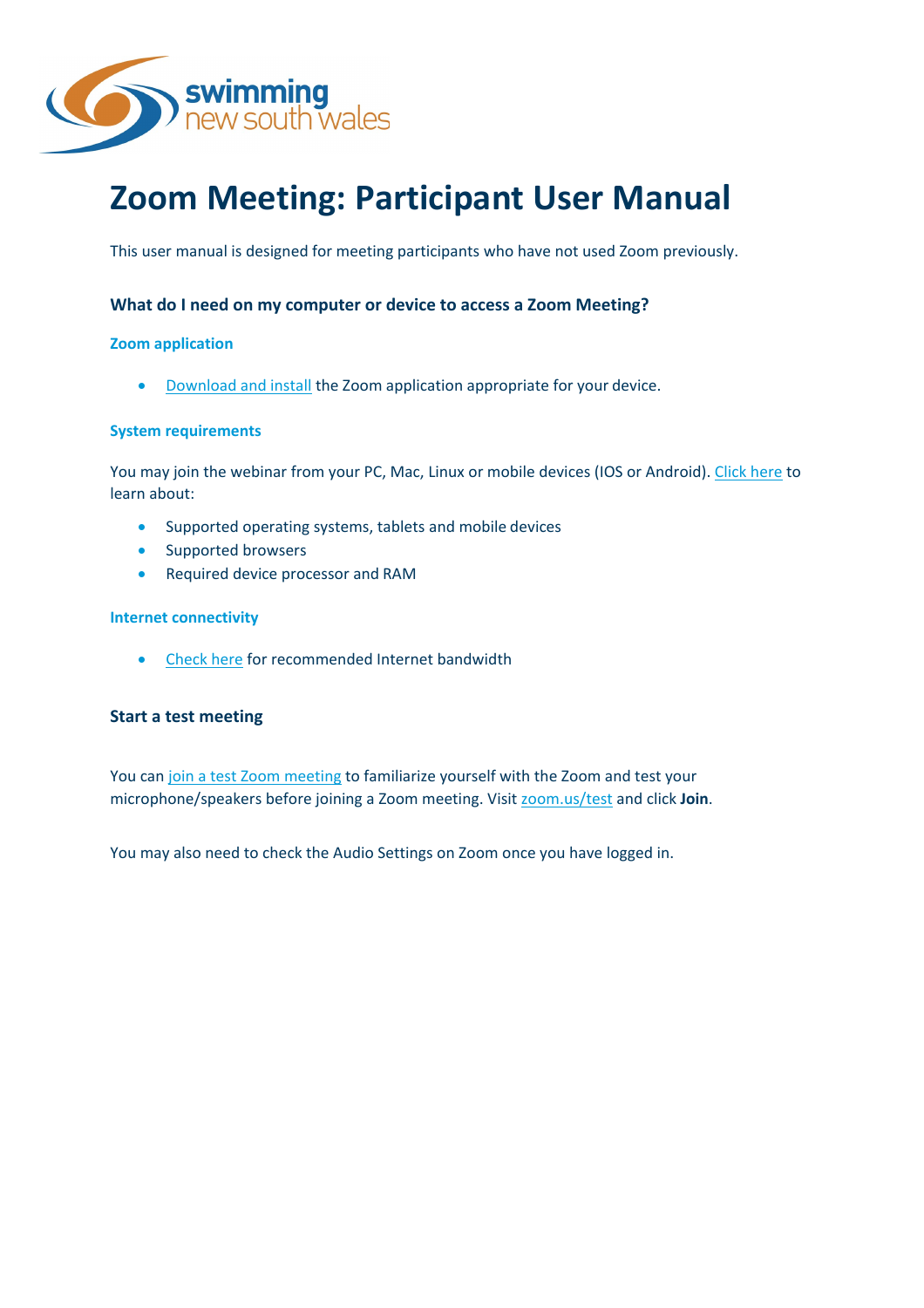

# **Joining a Meeting**

If you prefer a visional instruction, please see the link on [How to join a Meeting.](https://www.youtube.com/embed/hIkCmbvAHQQ?rel=0&autoplay=1&cc_load_policy=1)

# **When using a computer**

- 1) You will receive an individual link to join the meeting via an email
- 2) When it is time to join the meeting, open your email and click the link. We recommend to do this 15 minutes before the start time.
- 3) Your browser will open and take you this this screen:

| Schedule a Meeting - Zoom                                        | Launch Meeting - Zoom<br>$\times$ | ÷                                                                                                |  |                                                                       |                   |
|------------------------------------------------------------------|-----------------------------------|--------------------------------------------------------------------------------------------------|--|-----------------------------------------------------------------------|-------------------|
| n.us/j/93553298011?status=success                                |                                   |                                                                                                  |  |                                                                       |                   |
| MyNetball Administ <b>@</b> OCG @ Members Portal - Li V V-STAR & |                                   | Open Zoom Meetings?                                                                              |  | Community Sport I (7) SNSW (Running your SSO   (8) Greater Sydney Spo |                   |
| <b>ZOOM</b>                                                      |                                   | https://netballaustralia.zoom.us wants to open this application.                                 |  |                                                                       | Support English - |
|                                                                  |                                   | <b>Open Zoom Meetings</b><br>Cancel                                                              |  |                                                                       |                   |
|                                                                  |                                   |                                                                                                  |  |                                                                       |                   |
|                                                                  |                                   |                                                                                                  |  |                                                                       |                   |
|                                                                  |                                   | Launching                                                                                        |  |                                                                       |                   |
|                                                                  |                                   |                                                                                                  |  |                                                                       |                   |
|                                                                  |                                   |                                                                                                  |  |                                                                       |                   |
|                                                                  |                                   | Please click Open Zoom Meetings if you see the system dialog.                                    |  |                                                                       |                   |
|                                                                  |                                   | If nothing prompts from browser, click here to launch the meeting, or download & run Zoom.       |  |                                                                       |                   |
|                                                                  |                                   | If you cannot download or run the application, join from your browser.                           |  |                                                                       |                   |
|                                                                  |                                   | Copyright @2020 Zoom Video Communications, Inc. All rights reserved.<br>Privacy & Legal Policies |  |                                                                       |                   |
|                                                                  |                                   |                                                                                                  |  |                                                                       |                   |

- 4) If this is your first time on Zoom, you will need to click "download & run Zoom"
- 5) Click on the downloaded file. Zoom may then take a few minutes to install.
- 6) Once downloaded, Zoom will automatically take you to the meeting room, before you are invited into the meeting.

# **When using a smart phone or tablet**

- 1) You will receive an individual link to join the meeting via an email
- 2) Before joining the meeting, you will need to download the Zoom Cloud Meeting app from the app store on your device. We recommend to do this 15 minutes before the starttime.
- 3) When it is time to join the meeting, open your email and click the link provided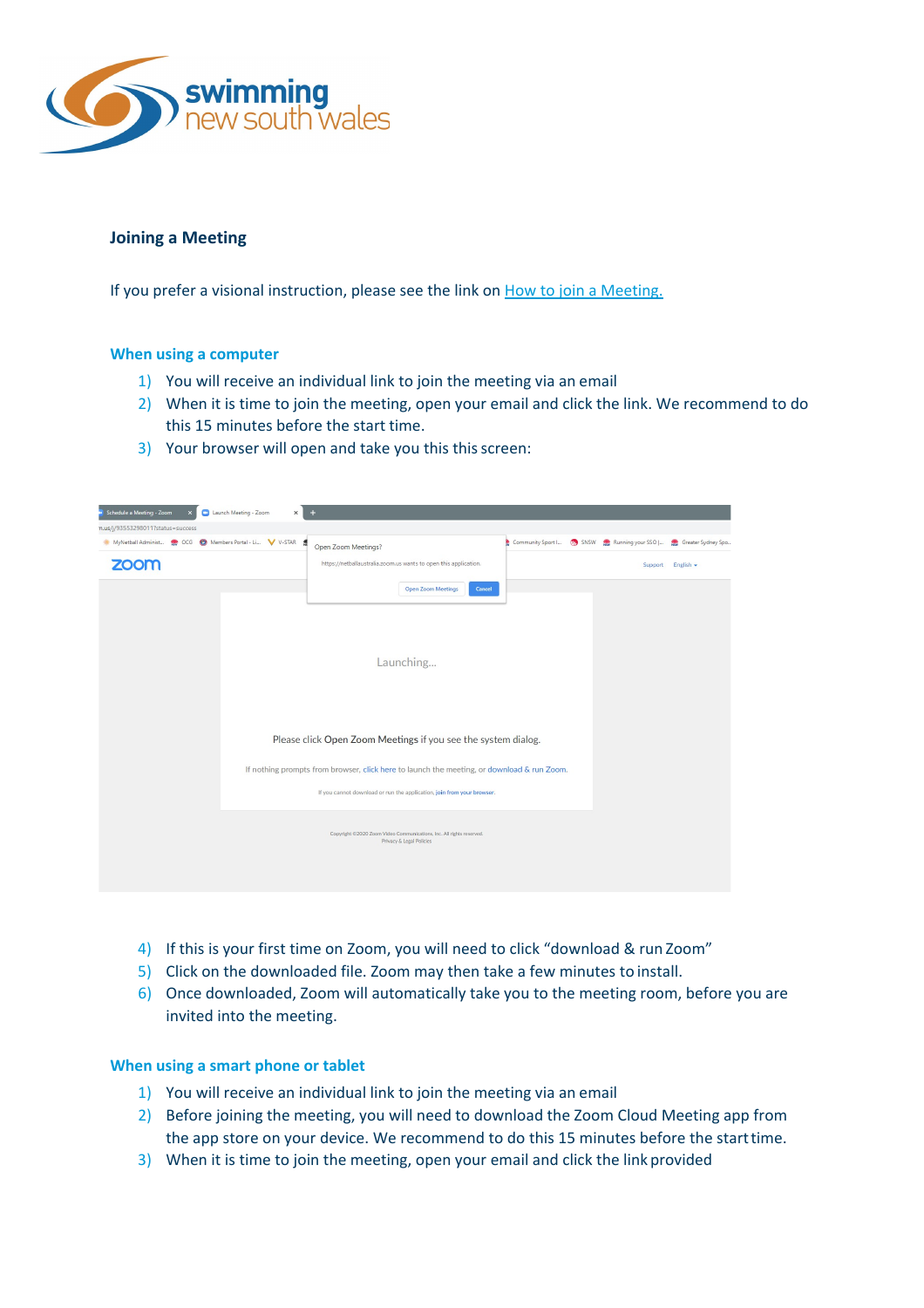

4) This will then load up your device's browser to this screen:



- 5) Click "Join Meeting"
- 6) This will then automatically open your Zoom application and take you to themeeting.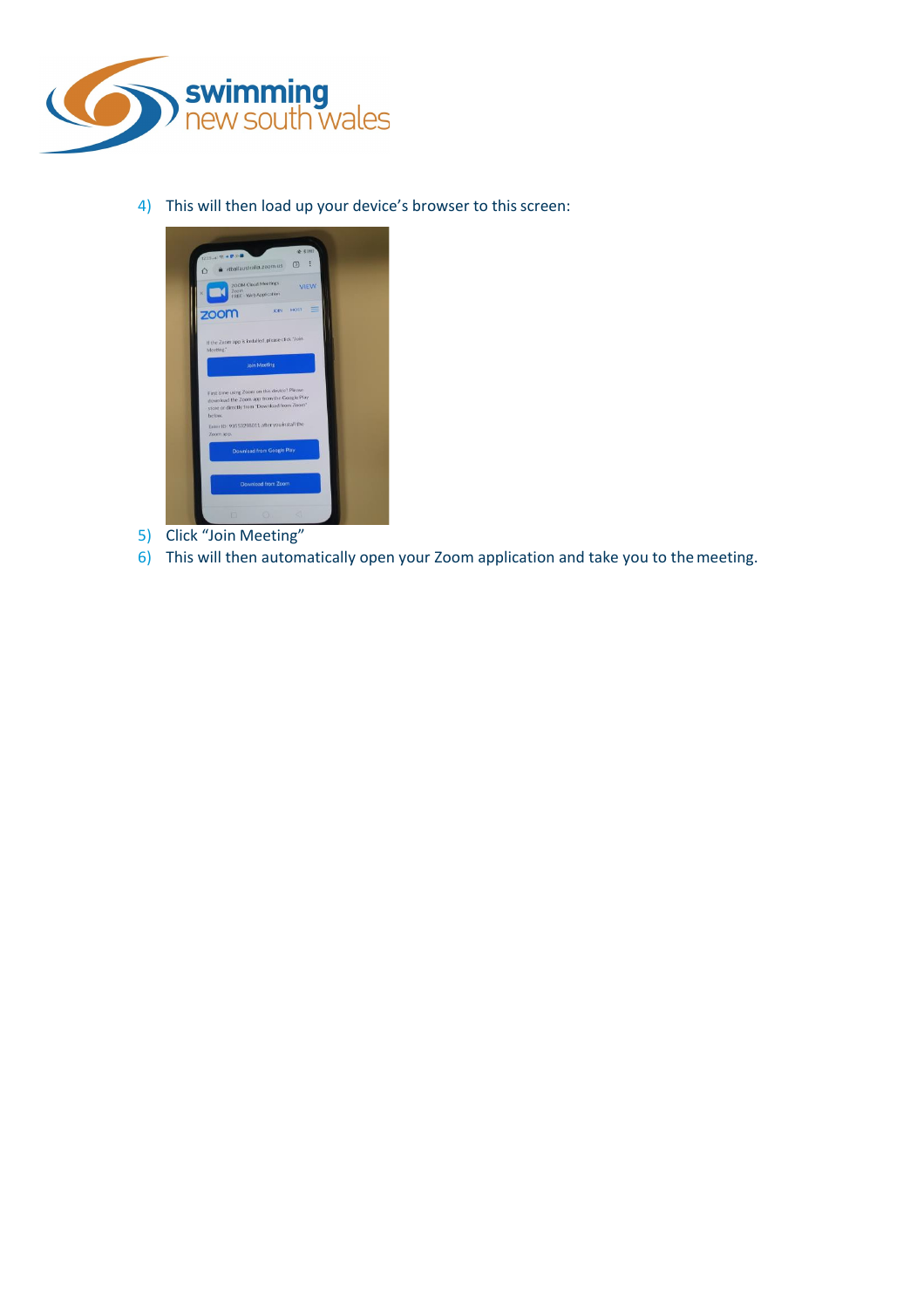

# **Using the Platform**

## **When using a computer:**

- 1) Once the meeting is open there will be two functions:
	- a. Audio Settings
	- b. Chat
- 2) If you are having troubles hearing the speakers, you can
	- a. click on microphone icon.
	- b. You can also click "Test Speakers & Microphones" to test your set up
	- c. Click on "Audio Settings" and increase the speaker volume on your computer

|        | Select a Microphone<br>Microphone (Realtek(R) Audio)<br>✓<br>Microphone Array (Intel® Smart Sound Technology (Intel® SST))<br>Same as System |
|--------|----------------------------------------------------------------------------------------------------------------------------------------------|
|        | Select a Speaker                                                                                                                             |
|        | Speakers (Realtek(R) Audio)                                                                                                                  |
|        | Realtek HD Audio 2nd output (Realtek(R) Audio)<br>$\checkmark$                                                                               |
|        | Same as System                                                                                                                               |
|        | Test Speaker & Microphone                                                                                                                    |
|        | Switch to Phone Audio                                                                                                                        |
|        | Leave Computer Audio                                                                                                                         |
|        | Audio Settings                                                                                                                               |
|        |                                                                                                                                              |
| Unmute | <b>Stop Video</b>                                                                                                                            |

- 3) We will be asking you to utilize the chat functionality to formally sign into the meeting as well as ask any questions throughout the meeting.
	- a. Press "chat" in the bottom bar
	- b. Type into the available field and press enter to send.

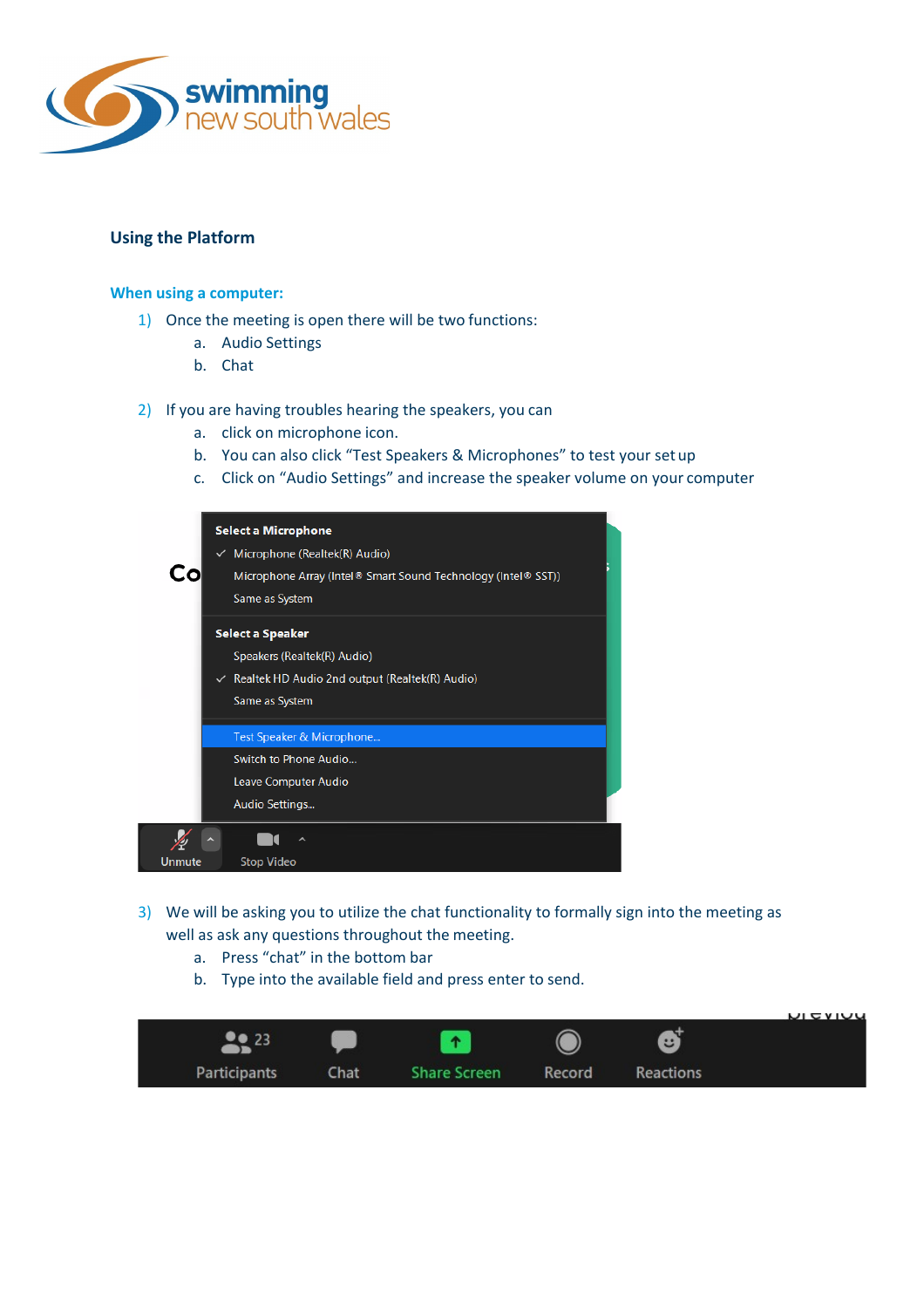

## **When using a smart phone or tablet**

- 1) Once the meeting is open you will need to utilize the Chat function
- 2) We will be asking you to utilize the chat functionality to formally sign into the meeting as well as ask any questions throughout the meeting.
	- a. Press "more" in the bottom bar
	- b. Press "chat"
	- c. Type into the available field and press enter to send.